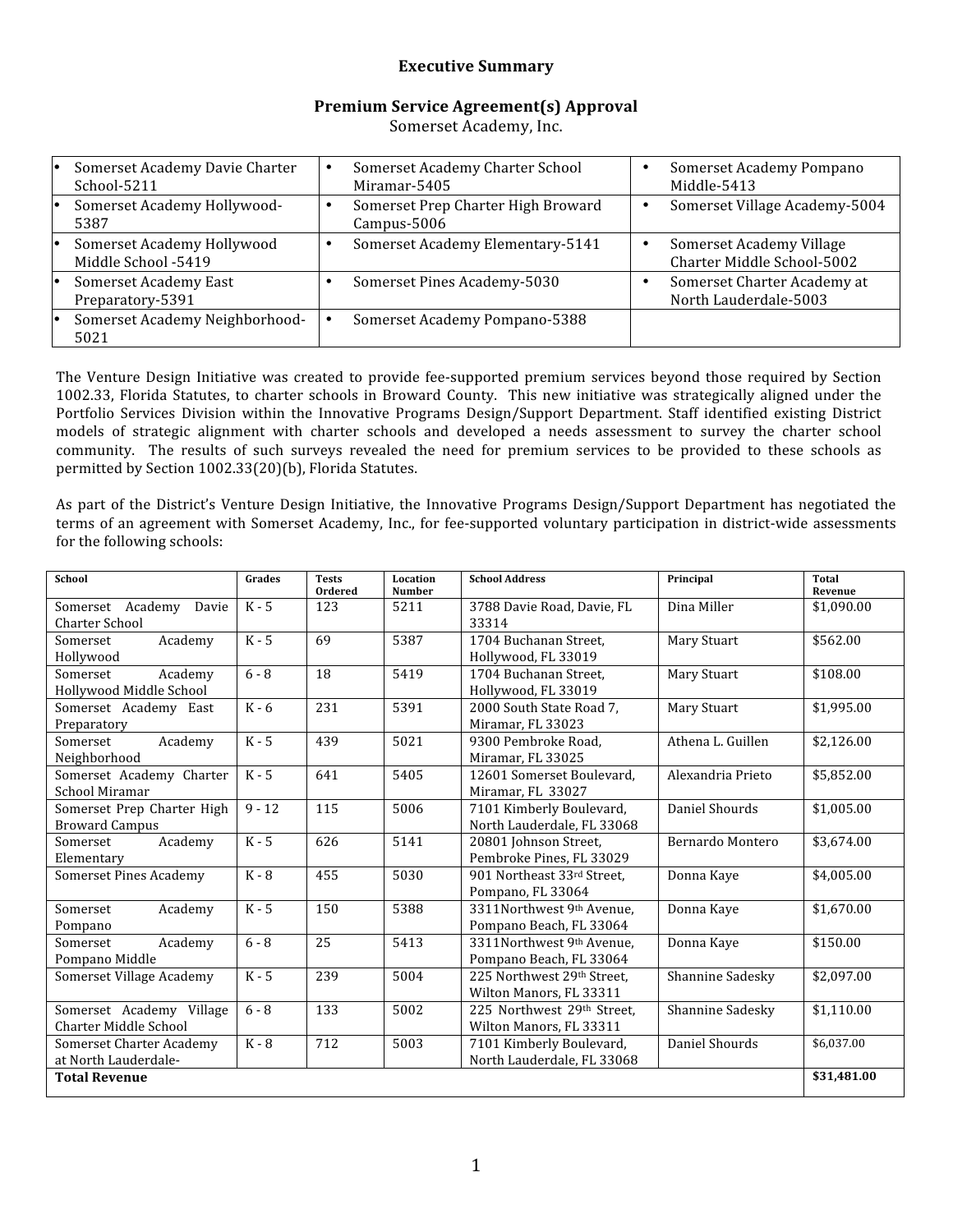The attached agreements delineate the negotiated terms as well as the structure and components that comprise the fee‐supported assessments. The term of the agreements is from November 5, 2013, to June 30, 2014.

Somerset Academy Davie Charter School‐5211

| <b>Assessments</b>                 | <b>Cost Per</b><br><b>Students</b> | Grade   | Grade   | Grade<br>3 | Grade           | Grade<br>5 | <b>Total</b> |            |
|------------------------------------|------------------------------------|---------|---------|------------|-----------------|------------|--------------|------------|
| <b>Student per Grade</b>           |                                    | 26      | 26      | 26         | $\overline{21}$ | 24         |              | 123        |
| <b>BAT2</b>                        | \$<br>3.00                         |         |         |            |                 |            |              |            |
| Reading                            |                                    |         |         | \$78.00    | \$<br>63.00     | \$72.00    | \$           | 213.00     |
| Math                               |                                    |         |         | \$78.00    | \$<br>63.00     | \$72.00    | $\sqrt{2}$   | 213.00     |
| Science                            |                                    |         |         |            |                 | \$72.00    | \$           | 72.00      |
|                                    |                                    |         |         |            |                 |            | \$           | 498.00     |
| <b>Primary Reading Mid Year</b>    | \$<br>2.00                         | \$52.00 | \$52.00 |            |                 |            | \$           | 104.00     |
| <b>Primary Reading End of Year</b> | \$<br>2.00                         | \$52.00 | \$52.00 |            |                 |            | \$           | 104.00     |
| <b>Primary Math End of Year</b>    | \$<br>2.00                         | \$52.00 | \$52.00 |            |                 |            | \$           | 104.00     |
| <b>Stanford Diagnostic Reading</b> | \$<br>10.00                        | \$50.00 | \$50.00 |            | \$<br>40.00     | \$50.00    | \$           | 190.00     |
| <b>Stanford Diagnostic Math</b>    | \$<br>10.00                        |         |         |            | \$<br>40.00     | \$50.00    | \$           | 90.00      |
|                                    |                                    |         |         |            |                 |            |              | \$1,090.00 |

#### Somerset Academy Hollywood‐5387

| <b>Assessments</b>                 | <b>Cost Per Students</b> | Grade   | Grade                  | Grade<br>З | Grade                 | Grade<br>Ι5. | <b>Total</b> |
|------------------------------------|--------------------------|---------|------------------------|------------|-----------------------|--------------|--------------|
| <b>Student per Grade</b>           |                          | 26      | 12                     | 16         | 9                     | 6            | 69           |
| <b>BAT2</b>                        | \$<br>3.00               |         |                        |            |                       |              |              |
| Reading                            |                          |         |                        | \$48.00    | \$<br>27.00           | \$18.00      | \$<br>93.00  |
| Math                               |                          |         |                        | \$48.00    | $\mathbb{S}$<br>27.00 | \$18.00      | \$<br>93.00  |
| Science                            |                          |         |                        |            |                       | \$18.00      | \$<br>18.00  |
|                                    |                          |         |                        |            |                       |              | \$<br>204.00 |
| <b>Primary Reading Mid Year</b>    | \$<br>2.00               | \$52.00 | \$24.00                |            |                       |              | \$<br>76.00  |
| <b>Primary Reading End of Year</b> | \$<br>2.00               | \$52.00 | $\mathsf{\$}$<br>24.00 |            |                       |              | 76.00<br>\$  |
| <b>Primary Math End of Year</b>    | \$<br>2.00               | \$52.00 | \$24.00                |            |                       |              | \$<br>76.00  |
| <b>Stanford Diagnostic Reading</b> | \$<br>10.00              | \$50.00 | \$20.00                |            | \$<br>20.00           | \$10.00      | \$<br>100.00 |
| <b>Stanford Diagnostic Math</b>    | \$<br>10.00              |         |                        |            | 20.00<br>\$           | \$10.00      | \$<br>30.00  |
|                                    |                          |         |                        |            |                       |              | \$562.00     |

#### Somerset Academy Hollywood Middle School‐5419

| Assessments              | <b>Cost Per Students</b> | Grade   | Grade                    | Grade                          | <b>Total</b> |
|--------------------------|--------------------------|---------|--------------------------|--------------------------------|--------------|
| <b>Student per Grade</b> |                          | 18      |                          |                                | 18           |
| BAT 2                    | 3.00<br>D                |         |                          |                                |              |
| Reading                  |                          | \$54.00 | $\overline{\phantom{a}}$ | $\overline{\phantom{a}}$       | 54.00<br>\$  |
| Math                     |                          | \$54.00 | $\overline{\phantom{a}}$ | \$<br>$\overline{\phantom{0}}$ | 54.00<br>\$  |
|                          |                          |         |                          |                                | \$108.00     |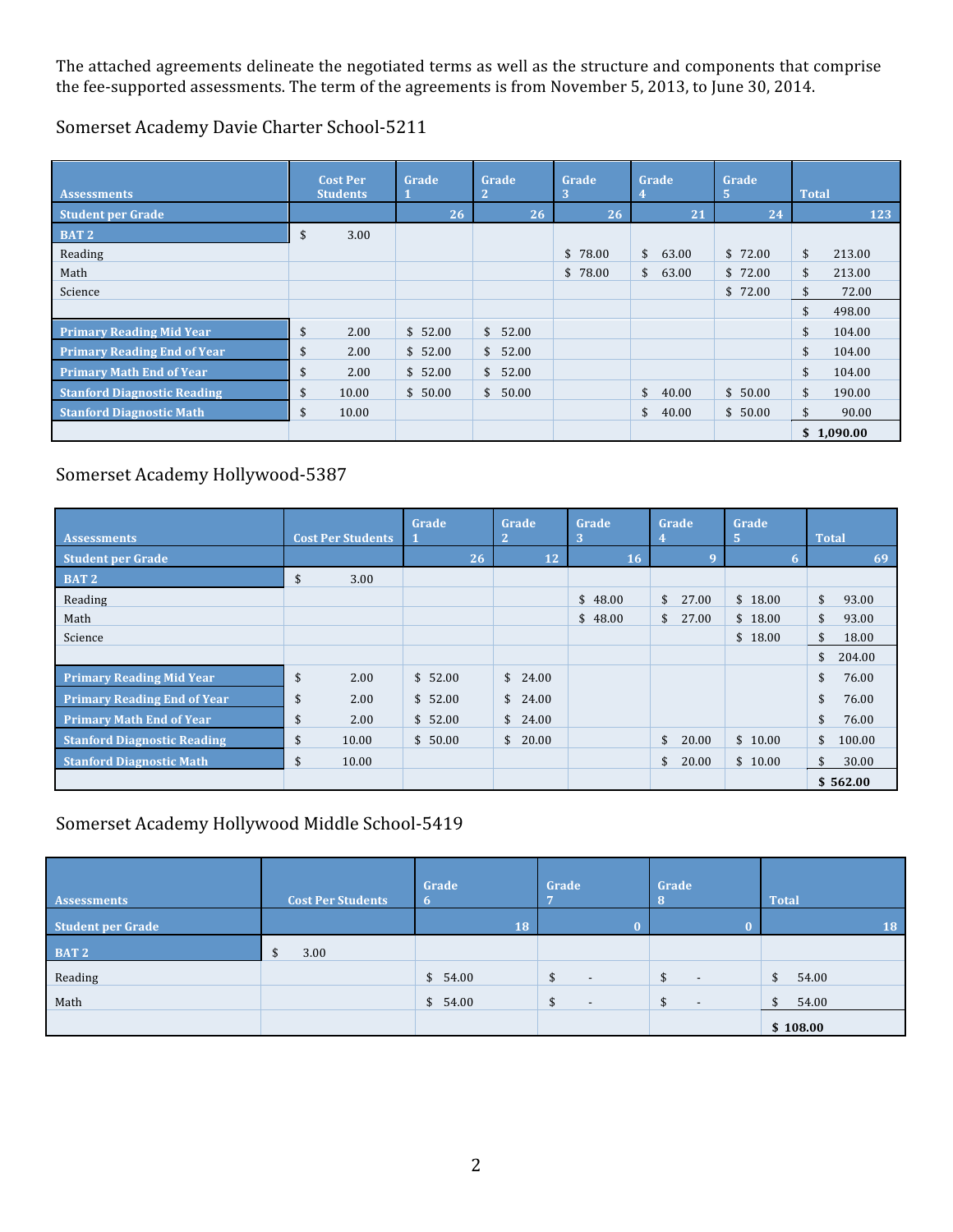## Somerset Academy East Preparatory‐5391

| <b>Assessments</b>                 | <b>Cost Per</b><br><b>Students</b> | Grade   | Grade<br>$\overline{2}$ | Grade<br>3 | Grade<br>4  | Grade<br>5. | <b>Total</b> |
|------------------------------------|------------------------------------|---------|-------------------------|------------|-------------|-------------|--------------|
| <b>Student per Grade</b>           |                                    | 47      | 52                      | 52         | 47          | 33          | 231          |
| <b>BAT2</b>                        | \$<br>3.00                         |         |                         |            |             |             |              |
| Reading                            |                                    |         |                         | \$156.00   | \$141.00    | \$99.00     | \$<br>396.00 |
| Math                               |                                    |         |                         | \$156.00   | \$141.00    | \$99.00     | \$<br>396.00 |
| Science                            |                                    |         |                         |            |             | \$99.00     | 99.00<br>\$  |
|                                    |                                    |         |                         |            |             |             | \$<br>891.00 |
| <b>Primary Reading Mid Year</b>    | \$<br>2.00                         | \$94.00 | \$<br>104.00            |            |             |             | \$<br>198.00 |
| <b>Primary Reading End of Year</b> | \$<br>2.00                         | \$94.00 | \$<br>104.00            |            |             |             | \$<br>198.00 |
| <b>Primary Math End of Year</b>    | \$<br>2.00                         | \$94.00 | 104.00<br>\$            |            |             |             | \$<br>198.00 |
| <b>Stanford Diagnostic Reading</b> | \$<br>10.00                        | \$90.00 | \$<br>100.00            |            | \$<br>90.00 | \$70.00     | \$<br>350.00 |
| <b>Stanford Diagnostic Math</b>    | \$<br>10.00                        |         |                         |            | \$<br>90.00 | \$70.00     | \$<br>160.00 |
|                                    |                                    |         |                         |            |             |             | \$1,995.00   |

# Somerset Academy Neighborhood‐5021

| <b>Assessments</b>                 | <b>Cost Per</b><br><b>Students</b> | Grade    | Grade<br>2 | Grade | Grade    | Grade<br>ь      | <b>Total</b> |
|------------------------------------|------------------------------------|----------|------------|-------|----------|-----------------|--------------|
| <b>Student per Grade</b>           |                                    | 97       | 94         | 97    | 80       | $\overline{71}$ | 439          |
| BAT 2                              | \$<br>3.00                         |          |            |       |          |                 |              |
| <b>Primary Reading Mid Year</b>    | 2.00<br>\$                         | \$194.00 | \$188.00   |       |          |                 | \$<br>382.00 |
| <b>Primary Reading End of Year</b> | \$<br>2.00                         | \$194.00 | \$188.00   |       |          |                 | \$<br>382.00 |
| <b>Primary Math End of Year</b>    | 2.00<br>\$                         | \$194.00 | \$188.00   |       |          |                 | \$<br>382.00 |
| <b>Stanford Diagnostic Reading</b> | \$<br>10.00                        | \$190.00 | \$190.00   |       | \$160.00 | \$140.00        | \$<br>680.00 |
| <b>Stanford Diagnostic Math</b>    | \$<br>10.00                        |          |            |       | \$160.00 | \$140.00        | 300.00<br>\$ |
|                                    |                                    |          |            |       |          |                 | \$2,126.00   |

## Somerset Academy Charter School Miramar‐5405

| <b>Assessments</b>                 | <b>Cost Per Students</b> | Grade    | Grade<br>$\vert 2 \vert$ | Grade<br>3 | Grade    | Grade<br>5 | <b>Total</b>              |
|------------------------------------|--------------------------|----------|--------------------------|------------|----------|------------|---------------------------|
| <b>Student per Grade</b>           |                          | 110      | 160                      | 109        | 120      | 142        | 641                       |
| <b>BAT2</b>                        | \$<br>3.00               |          |                          |            |          |            |                           |
| Reading                            |                          |          |                          | \$327.00   | \$360.00 | \$426.00   | \$1,113.00                |
| Math                               |                          |          |                          | \$327.00   | \$360.00 | \$426.00   | 1,113.00<br>$\mathsf{\$}$ |
| Science                            |                          |          |                          |            |          | \$426.00   | \$<br>426.00              |
|                                    |                          |          |                          |            |          |            | \$<br>2,652.00            |
| <b>Primary Reading Mid Year</b>    | \$<br>2.00               | \$220.00 | \$<br>320.00             |            |          |            | \$<br>540.00              |
| <b>Primary Reading End of Year</b> | \$<br>2.00               | \$220.00 | \$320.00                 |            |          |            | \$<br>540.00              |
| <b>Primary Math End of Year</b>    | \$<br>2.00               | \$220.00 | 320.00<br>\$             |            |          |            | \$<br>540.00              |
| <b>Stanford Diagnostic Reading</b> | \$<br>10.00              | \$220.00 | 320.00<br>\$             |            | \$240.00 | \$280.00   | \$<br>1,060.00            |
| <b>Stanford Diagnostic Math</b>    | \$<br>10.00              |          |                          |            | \$240.00 | \$280.00   | \$<br>520.00              |
|                                    |                          |          |                          |            |          |            | \$5,852.00                |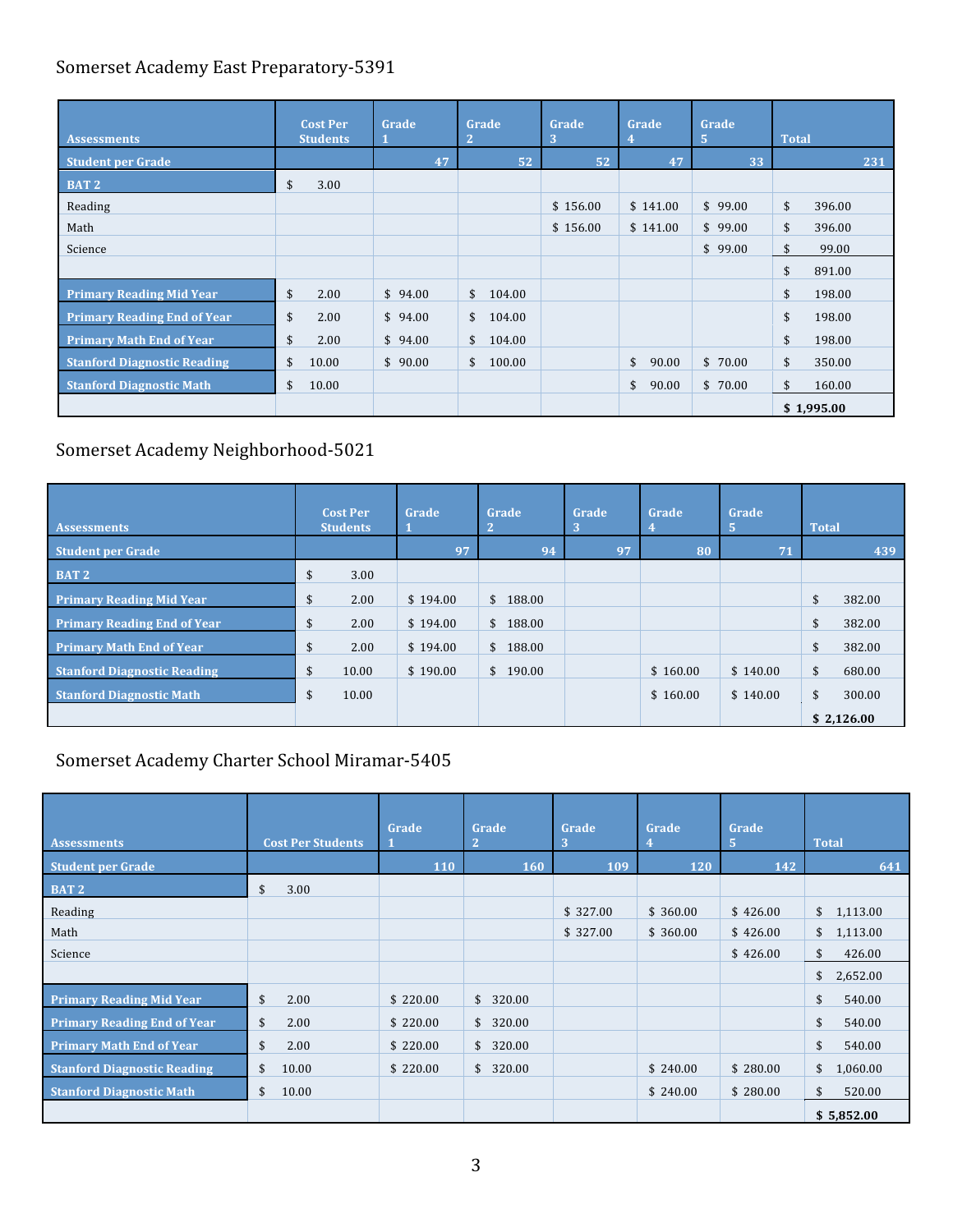# Somerset Prep Charter High Broward Campus‐5006

| <b>Assessments</b>       | <b>Cost Per Students</b> | Grade<br>9 | Grade<br>10 | <b>Total</b> |
|--------------------------|--------------------------|------------|-------------|--------------|
| <b>Student per Grade</b> |                          | 65         | 50          | 115          |
| BAT <sub>2</sub>         | \$<br>3.00               |            |             |              |
| Reading                  |                          | \$195.00   | \$150.00    | \$<br>345.00 |
| Algebra (65)             |                          |            |             | \$<br>195.00 |
| Geometry (65)            |                          |            |             | \$<br>195.00 |
| Biology (35)             |                          |            |             | \$<br>105.00 |
| History (55)             |                          |            |             | \$<br>165.00 |
|                          |                          |            |             | \$1,005.00   |

# Somerset Academy Elementary‐5141

| <b>Assessments</b>                 | <b>Cost Per</b><br><b>Students</b> | Grade    | Grade    | Grade    | Grade    | Grade    | <b>Total</b>   |
|------------------------------------|------------------------------------|----------|----------|----------|----------|----------|----------------|
| <b>Student per Grade</b>           |                                    | 143      | 151      | $\Omega$ | 157      | 175      | 626            |
| <b>Primary Reading Mid Year</b>    | \$<br>2.00                         | \$286.00 | \$302.00 |          |          |          | \$<br>588.00   |
| <b>Primary Reading End of Year</b> | 2.00<br>\$                         | \$286.00 | \$302.00 |          |          |          | \$<br>588.00   |
| <b>Primary Math End of Year</b>    | \$<br>2.00                         | \$286.00 | \$302.00 |          |          |          | \$<br>588.00   |
| <b>Stanford Diagnostic Reading</b> | \$<br>10.00                        | \$290.00 | \$300.00 |          | \$310.00 | \$350.00 | \$<br>1,250.00 |
| <b>Stanford Diagnostic Math</b>    | \$<br>10.00                        |          |          |          | \$310.00 | \$350.00 | \$<br>660.00   |
|                                    |                                    |          |          |          |          |          | \$3,674.00     |

# Somerset Pines Academy‐5030

|                                 |                            | Grade    | Grade    | Grade    | Grade    | Grade    | Grade    | Grade    | Grade    |              |
|---------------------------------|----------------------------|----------|----------|----------|----------|----------|----------|----------|----------|--------------|
| <b>Assessments</b>              | <b>Cost Per Students</b>   |          |          |          |          |          |          |          |          | <b>Total</b> |
| <b>Student per Grade</b>        |                            | 50       | 50       | 50       | 50       | 50       | 70       | 75       | 60       | 455          |
| <b>BAT 2</b>                    | 3.00<br>\$                 |          |          |          |          |          |          |          |          |              |
| Reading                         |                            |          |          | \$150.00 | \$150.00 | \$150.00 | \$210.00 | \$225.00 | \$180.00 | 1,065.00     |
| Math                            |                            |          |          | \$150.00 | \$150.00 | \$150.00 | \$210.00 | \$225.00 | \$180.00 | 1,065.00     |
| Science                         |                            |          |          |          |          | \$150.00 |          |          | \$180.00 | 330.00       |
| Algebra (20)                    |                            |          |          |          |          |          |          |          |          | 60.00        |
| Geometry (20)                   |                            |          |          |          |          |          |          |          |          | 60.00        |
| Civics $(75)$                   |                            |          |          |          |          |          |          |          |          | 225.00       |
|                                 |                            |          |          |          |          |          |          |          |          | 2,805.00     |
| <b>Primary Reading Mid Year</b> | $\mathbf{\hat{s}}$<br>2.00 | \$100.00 | \$100.00 |          |          |          |          |          |          | 200.00       |
| <b>Primary Reading End of</b>   |                            |          |          |          |          |          |          |          |          |              |
| Year                            | 2.00<br>\$                 | \$100.00 | \$100.00 |          |          |          |          |          |          | 200.00       |
| <b>Primary Math End of Year</b> | \$<br>2.00                 | \$100.00 | \$100.00 |          |          |          |          |          |          | 200.00<br>\$ |
| <b>Stanford Diagnostic</b>      |                            |          |          |          |          |          |          |          |          |              |
| Reading                         | 10.00<br>-S                | \$100.00 | \$100.00 |          | \$100.00 | \$100.00 |          |          |          | 400.00       |
| <b>Stanford Diagnostic Math</b> | $\mathfrak{L}$<br>10.00    |          |          |          | \$100.00 | \$100.00 |          |          |          | 200.00       |
|                                 |                            |          |          |          |          |          |          |          |          | \$4,005.00   |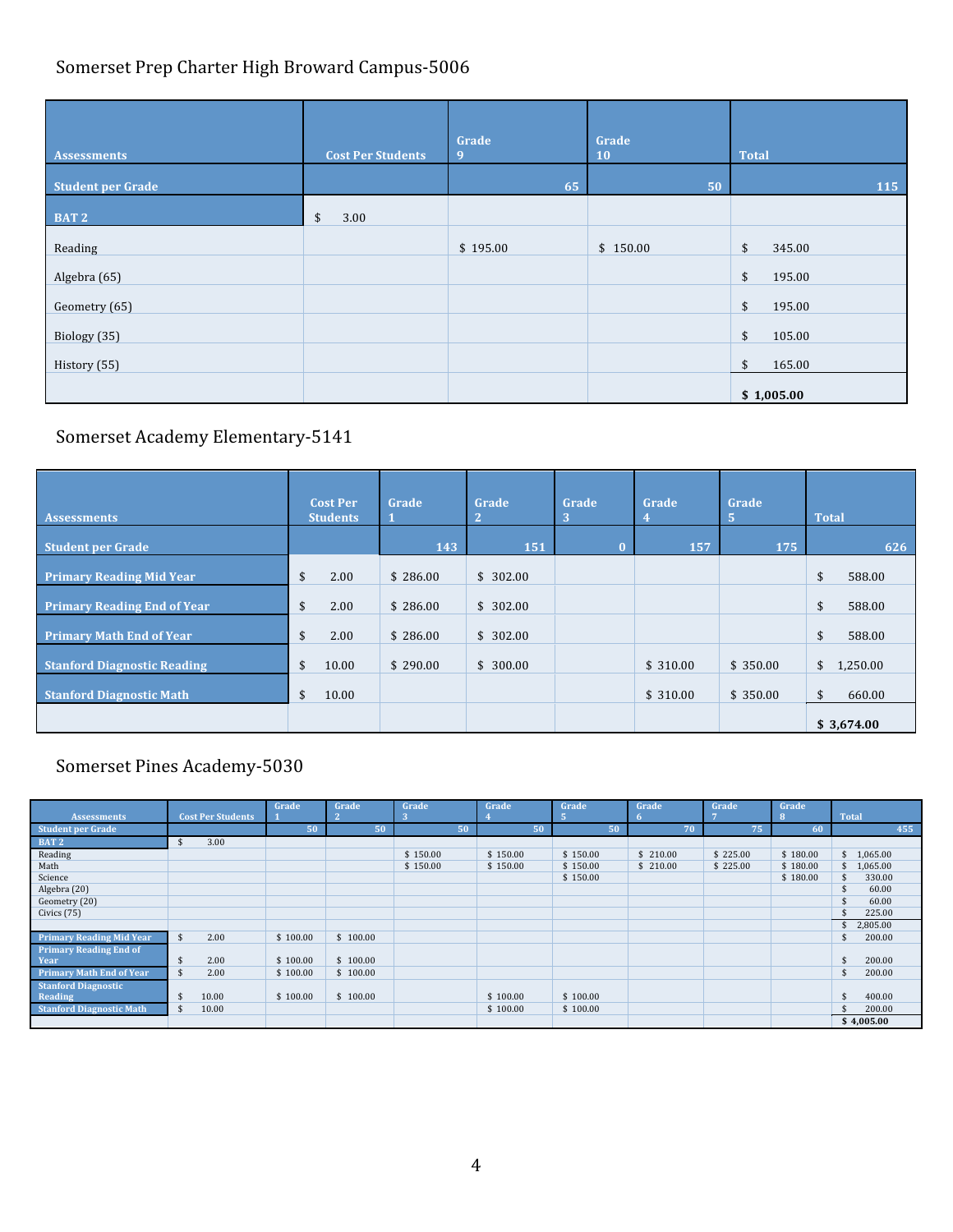## Somerset Academy Pompano‐5388

| <b>Assessments</b>                 | <b>Cost Per Students</b> | Grade    | Grade<br>$\overline{2}$ | Grade<br>3 | Grade       | Grade<br>$\sqrt{5}$ | <b>Total</b>             |
|------------------------------------|--------------------------|----------|-------------------------|------------|-------------|---------------------|--------------------------|
| <b>Student per Grade</b>           |                          | 50       | 25                      | 25         | 25          | 25                  | 150                      |
| BAT <sub>2</sub><br>L              | \$<br>3.00               |          |                         |            |             |                     |                          |
| Reading                            |                          |          |                         | \$75.00    | \$<br>75.00 | \$75.00             | \$<br>225.00             |
| Math                               |                          |          |                         | \$75.00    | \$<br>75.00 | \$75.00             | $\mathfrak{s}$<br>225.00 |
| Science                            |                          |          |                         |            |             | \$75.00             | \$<br>75.00              |
| Algebra (20)                       |                          |          |                         |            |             |                     | 60.00<br>\$              |
| Geometry (20)                      |                          |          |                         |            |             |                     | 60.00<br>\$              |
| Civics (75)                        |                          |          |                         |            |             |                     | 225.00<br>\$             |
|                                    |                          |          |                         |            |             |                     | \$<br>870.00             |
| <b>Primary Reading Mid Year</b>    | \$<br>2.00               | \$100.00 | $\mathsf{\$}$<br>50.00  |            |             |                     | \$<br>150.00             |
| <b>Primary Reading End of Year</b> | \$<br>2.00               | \$100.00 | $\frac{1}{2}$<br>50.00  |            |             |                     | \$<br>150.00             |
| <b>Primary Math End of Year</b>    | \$<br>2.00               | \$100.00 | \$<br>50.00             |            |             |                     | \$<br>150.00             |
| <b>Stanford Diagnostic Reading</b> | \$<br>10.00              | \$100.00 | \$<br>50.00             |            | \$<br>50.00 | \$50.00             | \$<br>250.00             |
| <b>Stanford Diagnostic Math</b>    | \$<br>10.00              |          |                         |            | \$<br>50.00 | \$50.00             | \$<br>100.00             |
|                                    |                          |          |                         |            |             |                     | \$1,670.00               |

# Somerset Academy Pompano Middle‐5413

| Assessments              | <b>Cost Per Students</b> | Grade<br>$\mathbf{b}$ | Grade<br>ъ,              | Grade<br>-8              | <b>Total</b> |
|--------------------------|--------------------------|-----------------------|--------------------------|--------------------------|--------------|
| <b>Student per Grade</b> |                          | 25                    |                          |                          | 25           |
| BAT <sub>2</sub>         | 3.00<br>Ъ                |                       |                          |                          |              |
| Reading                  |                          | \$75.00               | $\overline{\phantom{0}}$ | $-$                      | 75.00<br>\$  |
| Math                     |                          | \$75.00               | $\overline{\phantom{0}}$ | $\overline{\phantom{0}}$ | 75.00        |
|                          |                          |                       |                          |                          | \$150.00     |

# Somerset Village Academy‐5004

| <b>Assessments</b>                 | <b>Cost Per</b><br><b>Students</b> |       | Grade    | Grade<br>$\overline{2}$ | Grade<br>3 | Grade       | Grade<br>5  | <b>Total</b> |            |
|------------------------------------|------------------------------------|-------|----------|-------------------------|------------|-------------|-------------|--------------|------------|
| <b>Student per Grade</b>           |                                    |       | 54       | 53                      | 53         | 38          | 41          |              | 239        |
| <b>BAT2</b>                        | \$                                 | 3.00  |          |                         |            |             |             |              |            |
| Reading                            |                                    |       |          |                         | \$159.00   | \$114.00    | \$123.00    | \$           | 396.00     |
| Math                               |                                    |       |          |                         | \$159.00   | \$114.00    | \$123.00    | \$           | 396.00     |
| Science                            |                                    |       |          |                         |            |             | \$123.00    | \$           | 123.00     |
|                                    |                                    |       |          |                         |            |             |             | \$           | 915.00     |
| <b>Primary Reading Mid Year</b>    | \$                                 | 2.00  | \$108.00 | \$106.00                |            |             |             | \$           | 214.00     |
| <b>Primary Reading End of Year</b> | \$                                 | 2.00  | \$108.00 | \$106.00                |            |             |             | \$           | 214.00     |
| <b>Primary Math End of Year</b>    | \$                                 | 2.00  | \$108.00 | \$106.00                |            |             |             | \$           | 214.00     |
| <b>Stanford Diagnostic Reading</b> | \$                                 | 10.00 | \$110.00 | \$110.00                |            | \$<br>80.00 | \$<br>80.00 | \$           | 380.00     |
| <b>Stanford Diagnostic Math</b>    | \$                                 | 10.00 |          |                         |            | \$<br>80.00 | \$<br>80.00 | \$           | 160.00     |
|                                    |                                    |       |          |                         |            |             |             |              | \$2,097.00 |